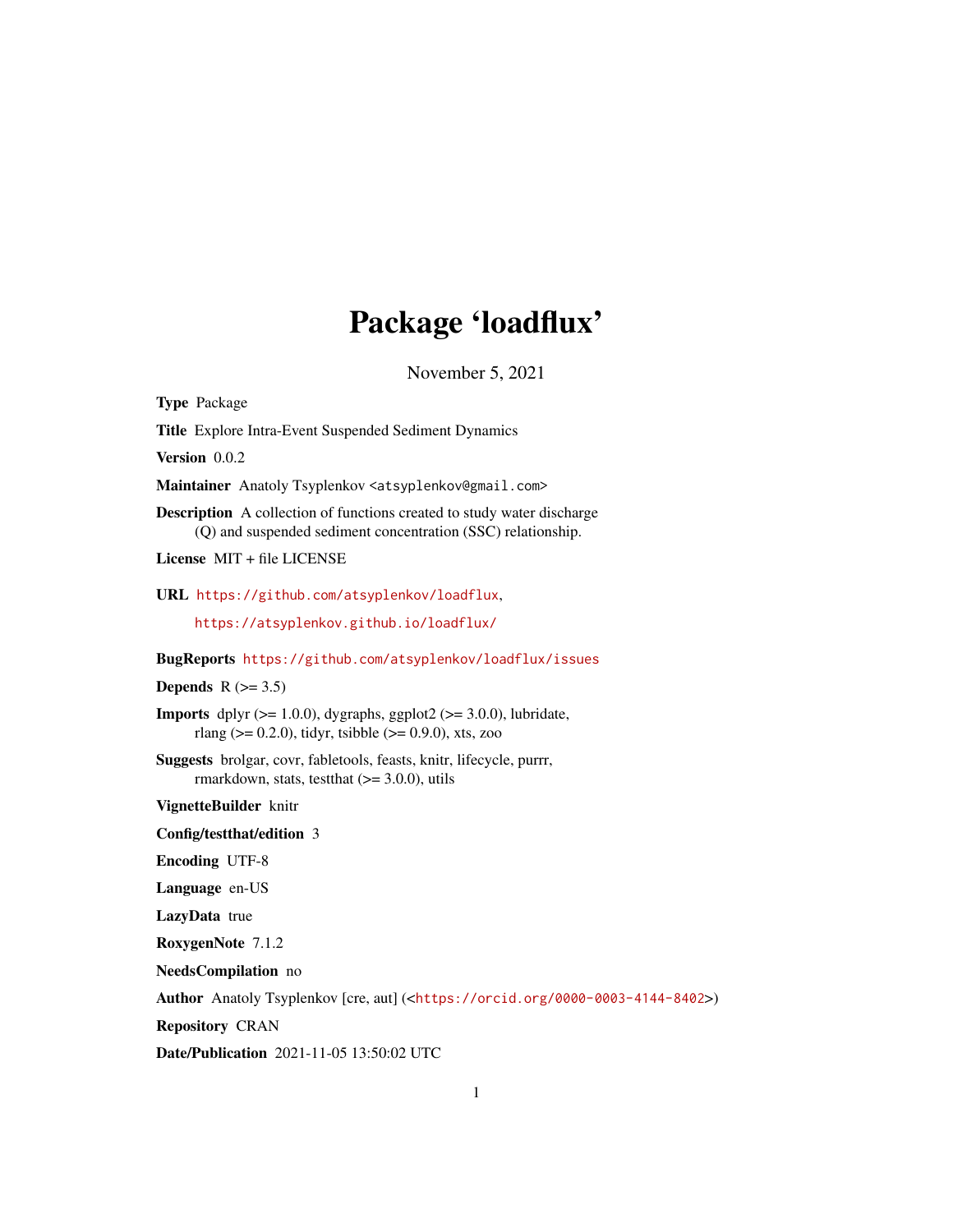### <span id="page-1-0"></span>R topics documented:

| Index |  |
|-------|--|

AHI *Calculate Aich's Hysteresis Index*

#### Description

This function calculates Hysteresis Index proposed by *Aich et al.* (2014)

#### Usage

AHI(dataframe, q, ssc, .warn = TRUE)

#### Arguments

| dataframe  | A data set object.                                              |
|------------|-----------------------------------------------------------------|
| q          | numeric, water discharge variable.                              |
| <b>SSC</b> | numeric, suspended sediment concentration variable.             |
| warn.      | logical, indicating if the warning message should be displayed. |

#### Value

a numeric value either NA

#### References

Aich V, Zimmermann A, Elsenbeer H. 2014. Quantification and interpretation of suspendedsediment discharge hysteresis patterns: How much data do we need? CATENA 122: 120–129 DOI: 10.1016/j.catena.2014.06.020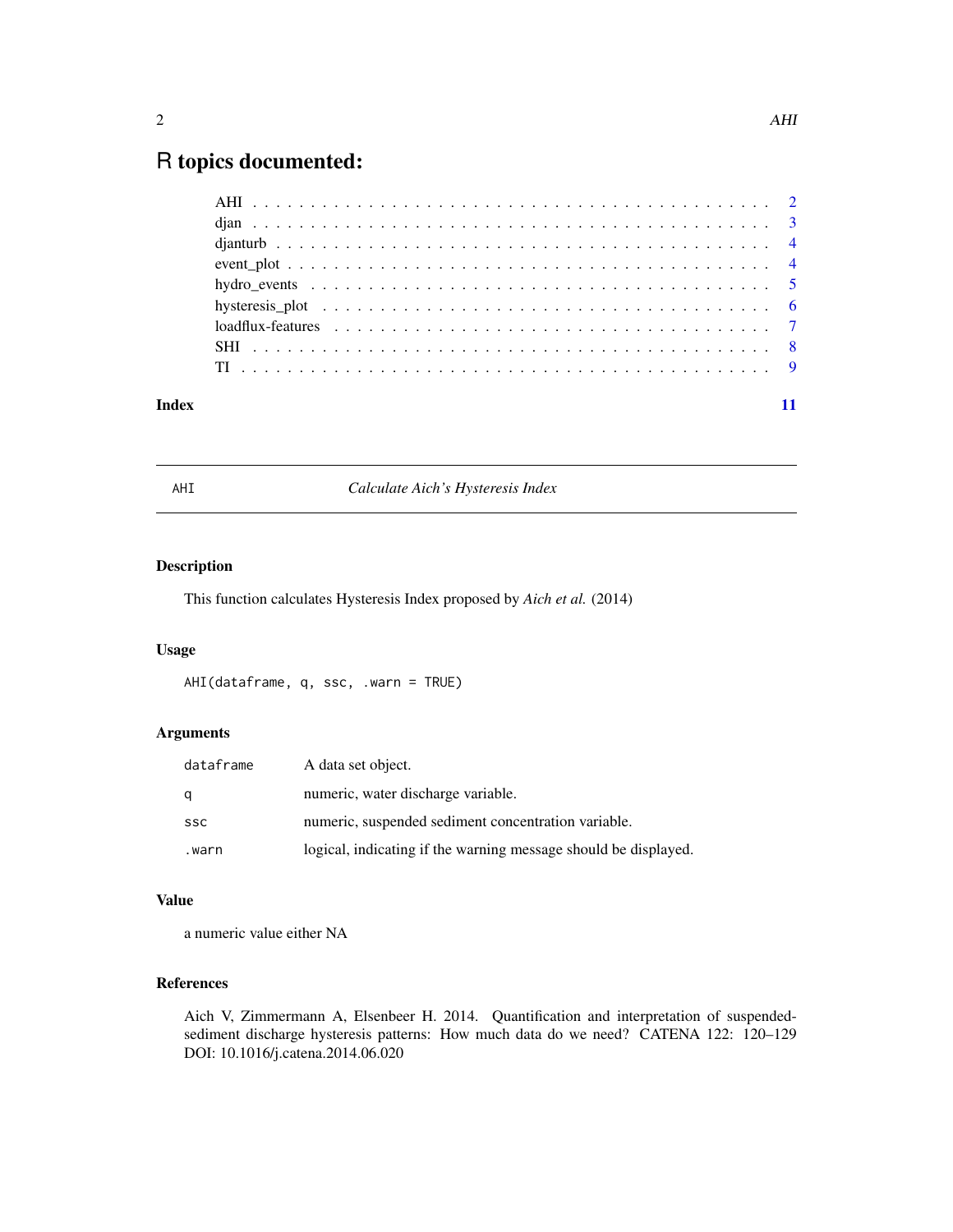<span id="page-2-0"></span>djan 3

#### Examples

```
library(dplyr)
data(djan)
output_table <- hydro_events(dataframe = djan,
                            q = discharge,
                            datetime = time,
                            window = 21)output_table %>%
 filter(he == 2) %AHI(q = discharge, ssc = SS)
```
djan *Djankuat river water discharge and suspended sediment concentration measurements*

#### Description

Direct hydrological measurements at Djankuat river (Northen Caucasus) in 2017th ablation season. See *Tsyplenkov et al.* (2020) and *Rets et al.* (2019) for details.

#### Usage

data(djan)

#### Format

An object of class '"tibble"'

#### References

Tsyplenkov A, Vanmaercke M, Golosov V, Chalov S. 2020. Suspended sediment budget and intraevent sediment dynamics of a small glaciated mountainous catchment in the Northern Caucasus. Journal of Soils and Sediments 20 (8): 3266–3281 DOI: 10.1007/s11368-020-02633-z

Rets EP, Popovnin VV, Toropov PA, Smirnov AM, Tokarev IV, Chizhova JN, Budantseva NA, Vasil'chuk YK, Kireeva MB, Ekaykin AA, et al. 2019. Djankuat glacier station in the North Caucasus, Russia: a database of glaciological, hydrological, and meteorological observations and stable isotope sampling results during 2007–2017. Earth System Science Data 11 (3): 1463–1481 DOI: 10.5194/essd-11-1463-2019

#### Examples

data(djan) head(djan)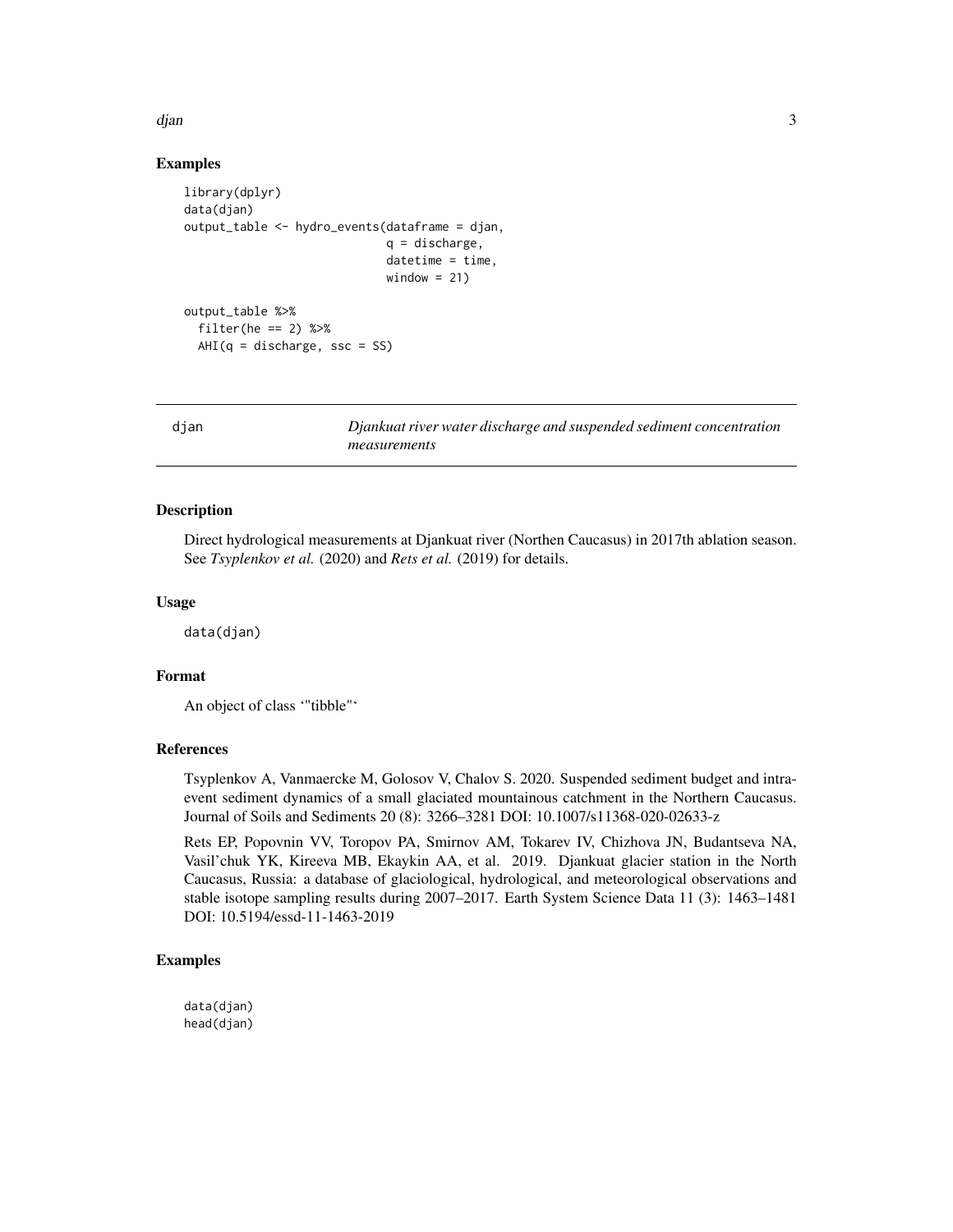<span id="page-3-0"></span>

#### Description

Turbidity measurements at Djankuat river (Northen Caucasus) in June 2016. Data recorded by *Analite NEP-495*

#### Usage

data(djanturb)

#### Format

An object of class '"tibble"'

#### References

Chalov SR, Tsyplenkov AS. 2020. Influence of macroturbulence on the dynamics of river water turbidity. Vestnik Moskovskogo universiteta. Seriya 5, Geografiya 0 (3): 34–46 (In Russ.)

#### Examples

data(djanturb) head(djanturb)

event\_plot *Visualize hydrological events interactively*

#### Description

This function creates an interactive plot using dygraphs package

#### Usage

```
event_plot(
  dataframe,
  q,
  datetime,
  he,
  ssc,
  ylabel = "Water discharge",
  y2label = "Suspended Sediment Concentration"
\mathcal{E}
```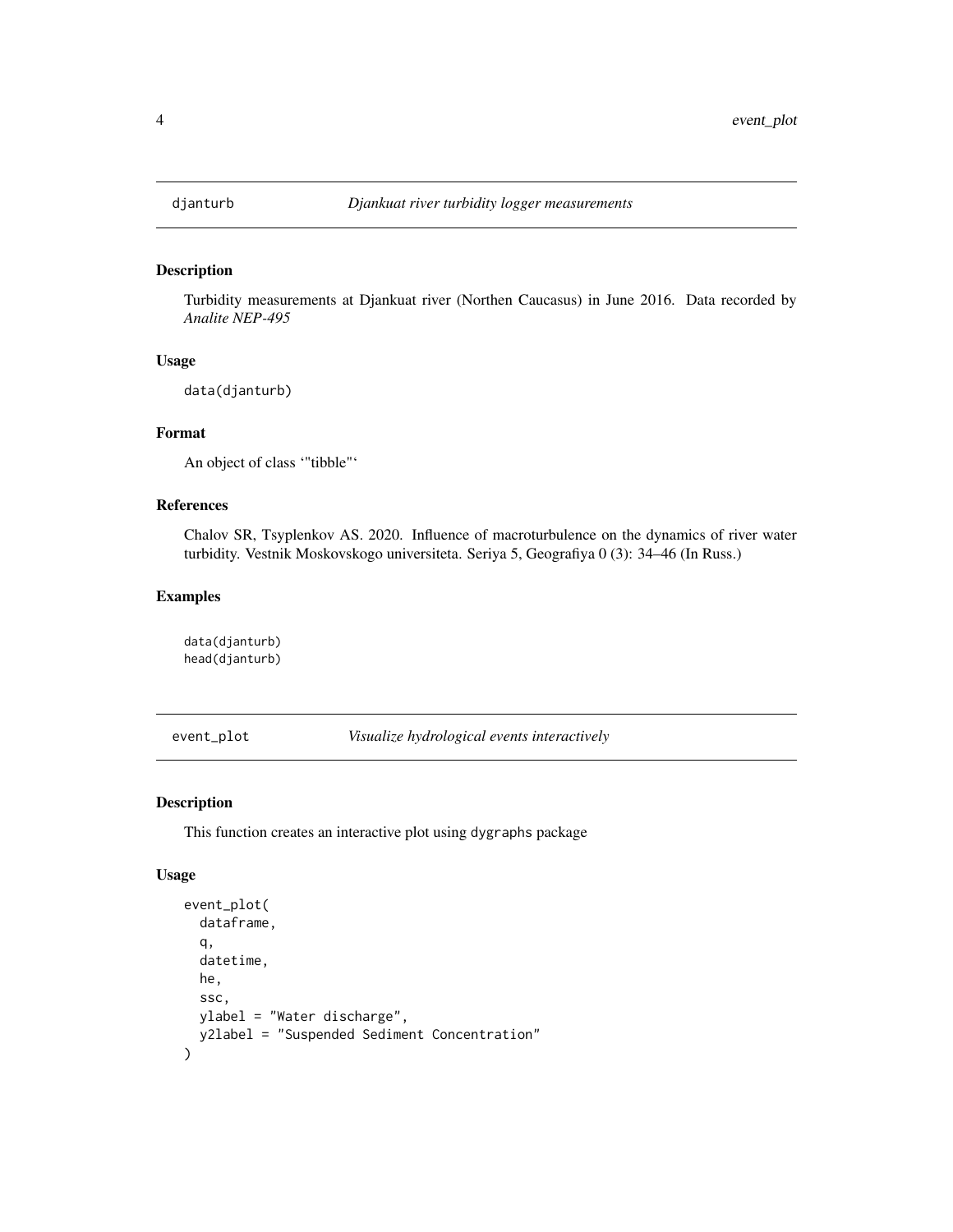#### <span id="page-4-0"></span>hydro\_events 5

#### Arguments

| dataframe  | A data set object                                                    |
|------------|----------------------------------------------------------------------|
| q          | Water discharge variable (or water stage)                            |
| datetime   | Datetime variable (column in POSIXct format)                         |
| he         | Hydrological event variable (or other day column)                    |
| <b>SSC</b> | Suspended sediment concentration variable (to plot on a second axis) |
| ylabel     | Y-axis label                                                         |
| y2label    | Second Y-axis label                                                  |

#### Value

The 'event\_plot' function returns object of class "dygraphs", "htmlwidget"

#### Examples

```
library(dplyr)
data(djan)
djan %>%
 hydro_events(
   q = discharge,
   datetime = time,
   window = 21) %>%
  event\_plot(q = SS, datetime = time, he = he)
```
hydro\_events *Splitting to hydrological events*

#### Description

This function demarcates hydrological events. Start and endpoint of each event are identified by Local Minimum method (*Sloto and Crouse, 1996*) within the specified time window.

#### Usage

```
hydro_events(dataframe, q, datetime, window = 1)
```
#### Arguments

| dataframe | A data set object                                             |
|-----------|---------------------------------------------------------------|
| a         | Water discharge variable (or water stage)                     |
| datetime  | Datetime variable (column in POSIX ct format)                 |
| window    | Indicate time period to search for a local minimum (in hours) |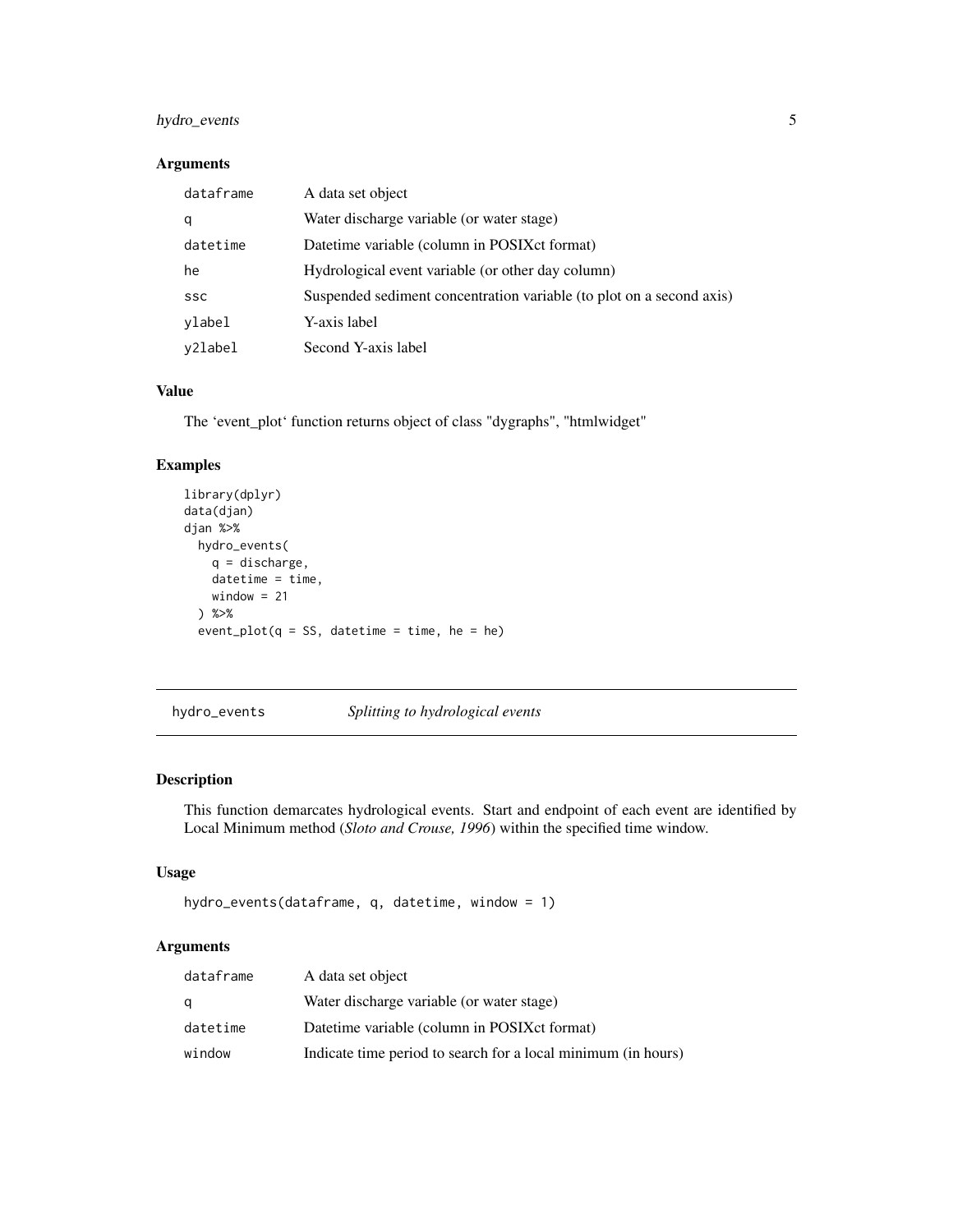#### <span id="page-5-0"></span>Value

A data frame with class tbl\_df with a hydrological events column he added

#### References

Sloto, R.A., Crouse, M.Y., 1996. Hysep: a computer program for streamflow hydrograph separation and analysis, *U.S. Geological Survey Water-Resources Investigations Report* 96-4040.

#### Examples

```
data(djan)
output_table <- hydro_events(dataframe = djan, q = discharge, datetime = time, window = 21)
```
hysteresis\_plot *Plot Q-SSC hysteresis plot*

#### Description

This function plots a water discharge (Q) and suspended sediment concentration (SSC) relationship.

#### Usage

```
hysteresis_plot(
  dataframe,
  datetime,
  q,
  ssc,
 base_font_size = 12,
  legend = "bottom",
  ...
)
```
#### Arguments

| dataframe  | A data set object                                                                                    |
|------------|------------------------------------------------------------------------------------------------------|
| datetime   | Datetime variable (column in POSIX ct format), optional                                              |
| q          | Water discharge variable (or water stage)                                                            |
| <b>SSC</b> | Suspended sediment concentration variable                                                            |
|            | base_font_size Font size (numeric, 12 by default)                                                    |
| legend     | the position of legends ("none", "left", "right", "bottom", "top", or two-element<br>numeric vector) |
| $\cdot$    | Other arguments passed to ggpubr:: theme_pubclean                                                    |

#### Value

A ggplot2 object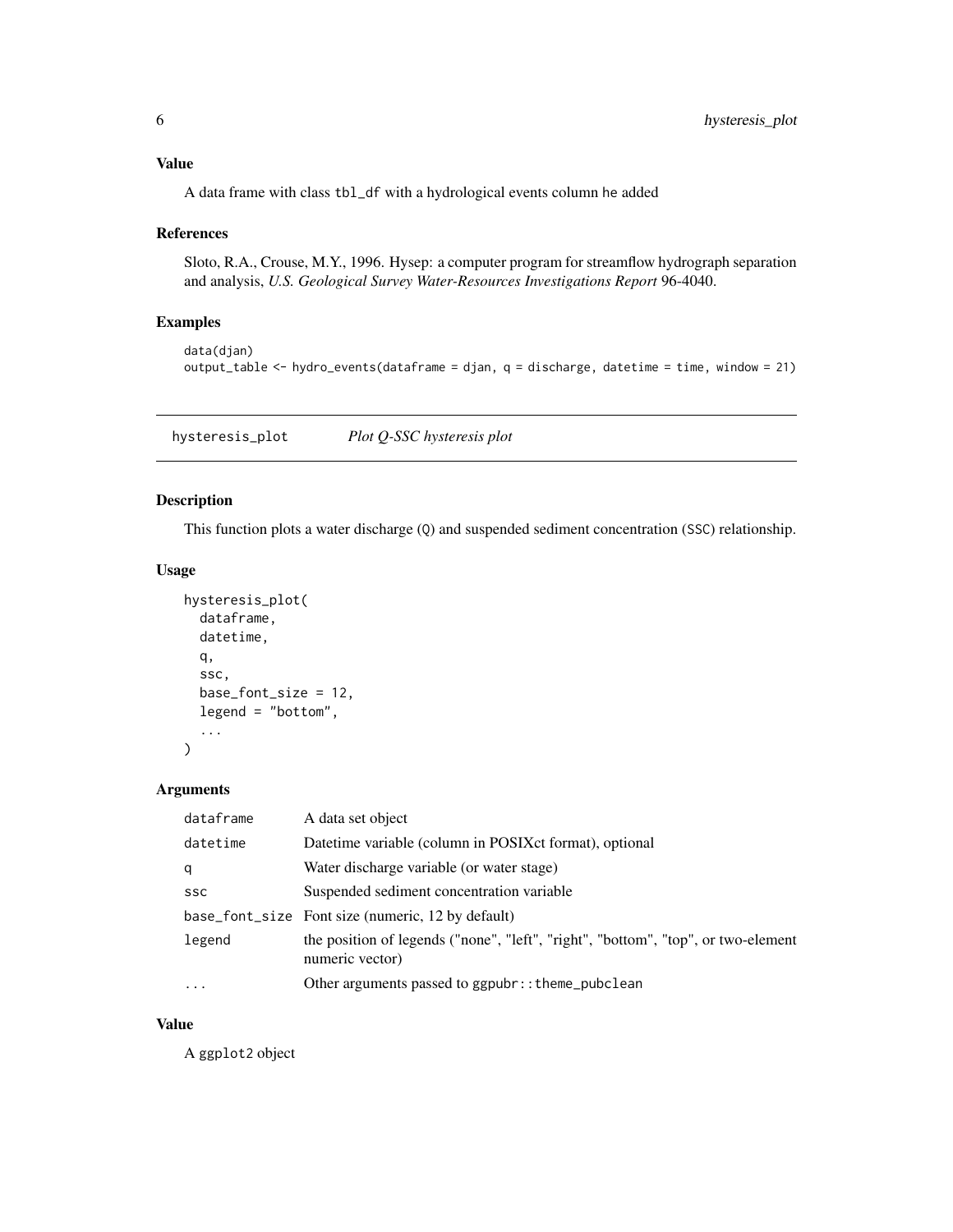#### <span id="page-6-0"></span>loadflux-features 7

#### Examples

```
library(dplyr)
library(ggplot2)
data(djan)
output_table <- hydro_events(
  dataframe = djan,
  q = discharge,
  datetime = time,
  window = 21)
output_table %>%
  filter(he == 2) %hysteresis_plot(q = discharge, ssc = SS)
```
loadflux-features *Calculate features of a 'tsibble' object in conjunction with [features()]*

#### Description

You can calculate a series of summary statistics (features) of a given variable for a dataset. For example, a three number summary, the minimum, median, and maximum, can be calculated for a given variable. This is designed to work with the [features()] function shown in the examples. Other available features in 'loadflux' include:

#### Usage

feat\_event(x)

#### Arguments

x A vector to extract features from.

#### Examples

```
# You can use any of the features `feat_*` in conjunction with `features`
# like so:
library(dplyr)
library(fabletools)
library(tsibble)
djants <- djan %>%
  hydro_events(
   q = discharge,
    datetime = time,
   window = 21) %>%
  as_tsibble(
```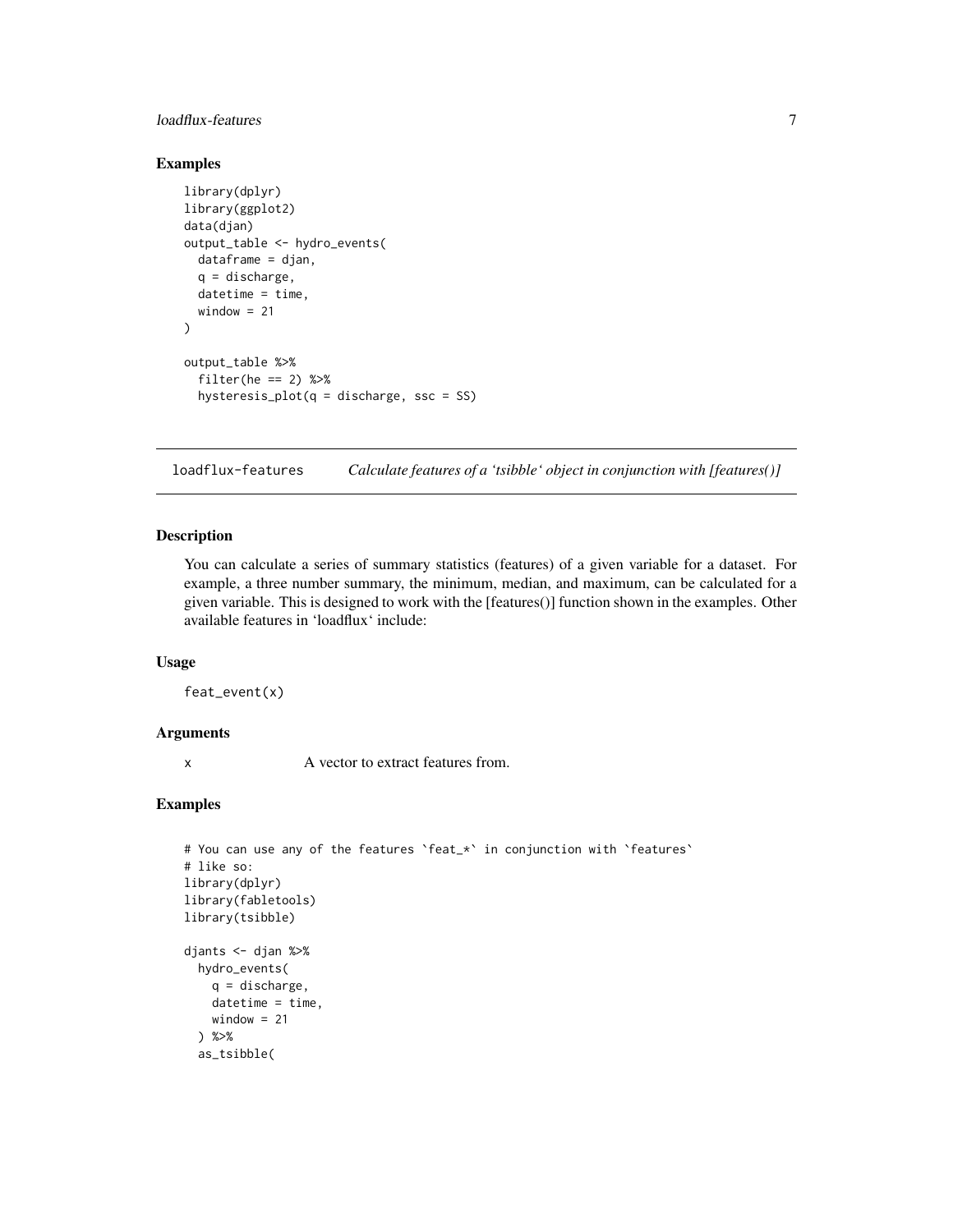```
key = he,index = time
 )
djants %>%
 features(
   time, # variable you want to explore
   feat_event
 ) # the feature summarisation you want to perform
```
#### SHI *Calculate Simple Hysteresis Index (SHI)*

#### Description

This function calculates Simple Hysteresis Index (SHI) following the description from *Tsyplenkov et al.* (2020)

#### Usage

SHI(dataframe, q, ssc, .warn = TRUE)

#### Arguments

| dataframe | A data set object.                                              |
|-----------|-----------------------------------------------------------------|
|           | numeric, water discharge variable.                              |
| ssc       | numeric, suspended sediment concentration variable.             |
| .warn     | logical, indicating if the warning message should be displayed. |

#### Value

A numeric variable

#### Author(s)

Matthias Vanmaercke and Anatoly Tsyplenkov

#### References

Tsyplenkov A, Vanmaercke M, Golosov V, Chalov S. 2020. Suspended sediment budget and intraevent sediment dynamics of a small glaciated mountainous catchment in the Northern Caucasus. Journal of Soils and Sediments 20 (8): 3266–3281 DOI: 10.1007/s11368-020-02633-z

<span id="page-7-0"></span>8 SHI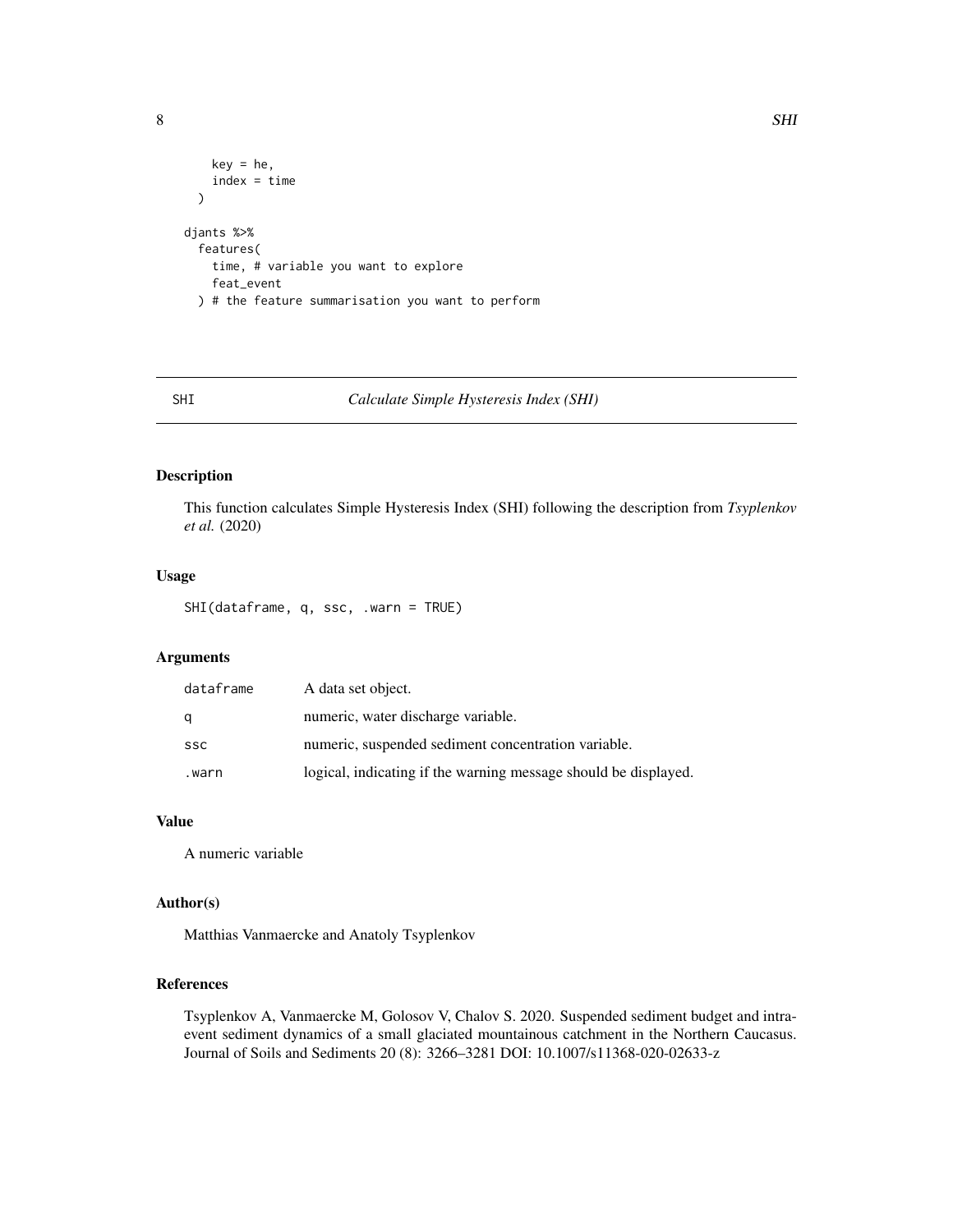#### <span id="page-8-0"></span>TI 99

#### Examples

```
library(dplyr)
data(djan)
output_table <- hydro_events(dataframe = djan,
                             q = discharge,
                             \text{d}atetime = time,
                             window = 21)output_table %>%
  filter(he == 2) %SHI(q = discharge, ssc = SS)
```
#### TI *Calculate Turbidity Index (TI)*

#### Description

This function calculates Turbidity Index (TI) following the description from *Chalov & Tsyplenkov* (2020)

#### Usage

TI(dataframe, ssc, datetime, round\_time = "hour")

#### Arguments

| dataframe  | A data set object                                                                                                                                                                                                                                           |
|------------|-------------------------------------------------------------------------------------------------------------------------------------------------------------------------------------------------------------------------------------------------------------|
| <b>SSC</b> | Turbidity variable                                                                                                                                                                                                                                          |
| datetime   | a vector of date-time objects                                                                                                                                                                                                                               |
| round_time | unit a character string specifying a time unit or a multiple of a unit to be rounded<br>to. Valid base units are 'second', 'minute', 'hour', 'day', 'week', 'month', 'bi-<br>month', 'quarter', 'season', 'halfyear' and 'year'. See lubridate:: round_date |

#### Value

A numeric variable

#### Author(s)

Anatoly Tsyplenkov and Sergey Chalov

#### References

Chalov SR, Tsyplenkov AS. 2020. Influence of macroturbulence on the dynamics of river water turbidity. Vestnik Moskovskogo universiteta. Seriya 5, Geografiya 0 (3): 34–46 (In Russ.)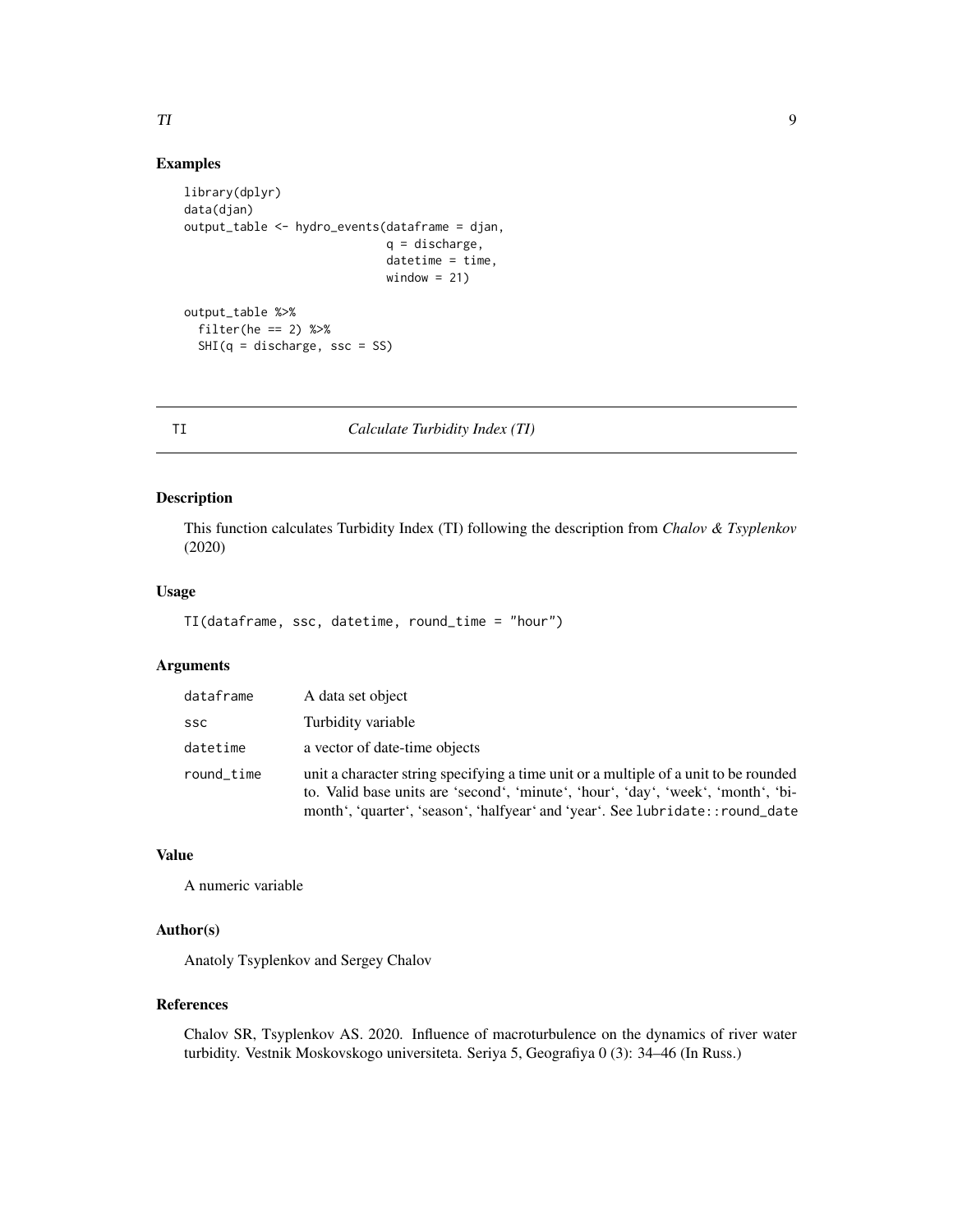#### Examples

```
library(dplyr)
data(djanturb)
output_table <- hydro_events(
 dataframe = djanturb,
 q = discharge,
 datetime = time,
  window = 21\overline{\phantom{a}}output_table %>%
  filter(he == 2) %TI(
   ssc = discharge,
    datetime = time
  )
```